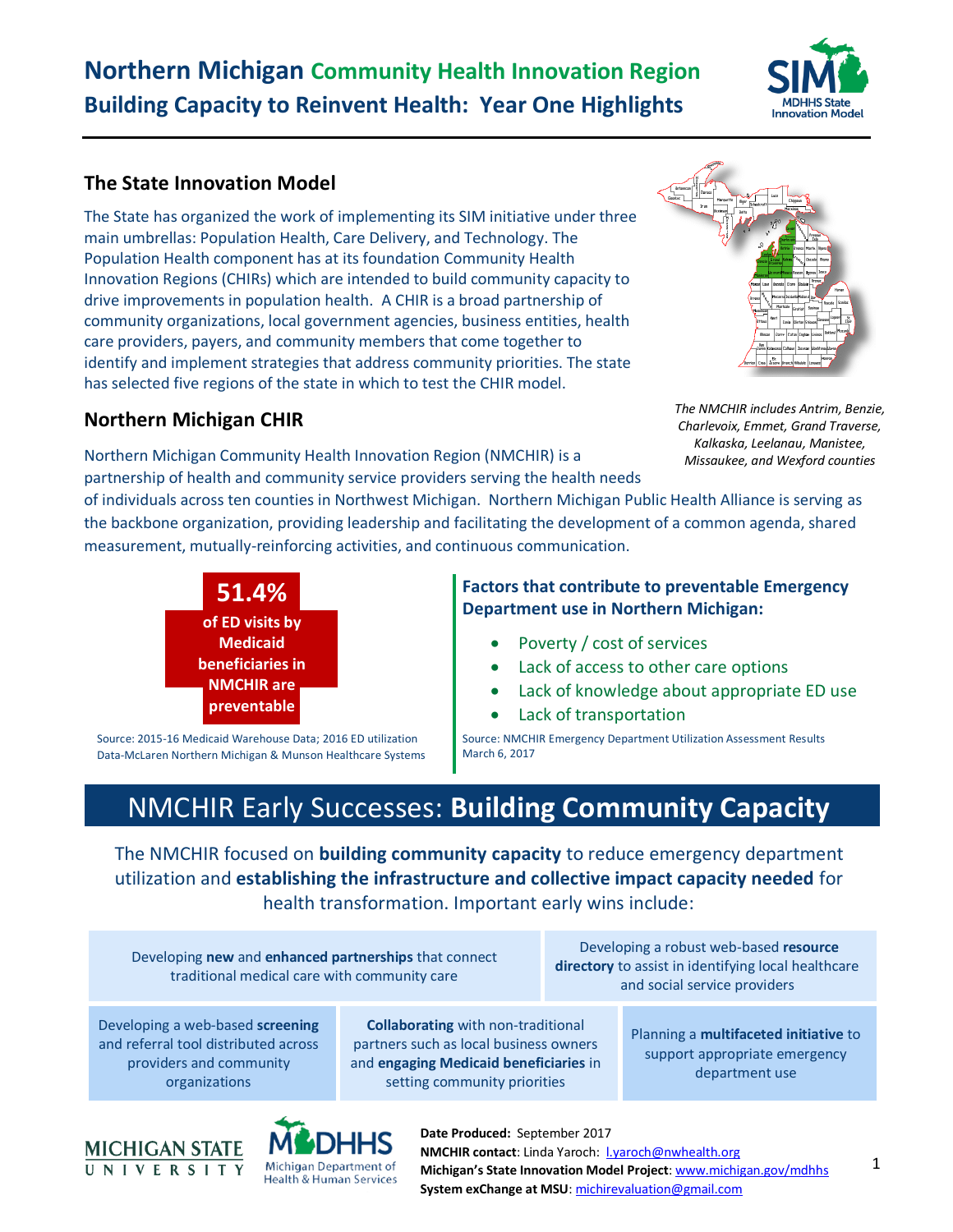# **Northern Michigan Community Health Innovation Region Building Capacity to Reinvent Health: Year One Highlights**



**Early Success Spotlight**

Developing **New** and **Enhanced Partnerships** that Connect Traditional Medical Care with Community Care

### **What was the challenge?**

NMCHIR's 10-county service area lacked alignment of agency processes and health services, creating **gaps in services in some areas and redundancy in others**. Patients reported difficulty in locating health providers and finding transportation to needed services. Providers reported not being clear on where to send referrals.

### **How did the NMCHIR address this challenge?**

Through collaborative leadership, NMCHIR was able to create a common agenda where past successful initiatives (see box to the right) were expanded into three HUBs serving all 10 counties. HUBs are geographically-based, serving 3-4 counties; have aligned staffing and operations; and each operate a central 1-800 call center for simple referral navigation. NMCHIR also developed a standardized, web-based social needs screening and referral tool that can be used across medical providers, health departments, and social service agencies.

### **As a result, what has changed?**

The three HUBs are already fully operational, providing an integrated care network across the 10 counties. Providers and other settings will be screening patients for their social needs and referrals for community services are being streamlined. HUBs are reducing duplication of services and gathering data to identify gaps in resources in their local communities. Patients are also becoming more aware of health plan benefits and local resources.

### **What lessons were learned?**

- Leverage existing frameworks and partnerships to expand assets and tap into existing capacities.
- Build systems, not silos.
- Set aside personal agendas; work toward a common goal.
- Create a win-win situation in every process step to maintain stakeholders' engagement and build momentum.

## **NMCHIR**

- 301,040 people live in the 4,722 square mile region
- 70% rural; 63.7 persons per square mile
- 7 hospitals, 5 FQHCs, 5 health plans, 4 CMHs

## **NMCHIR Aligned & Expanded Existing Successful Initiatives to Improve Access to Services**



*"Communities should recognize social determinants of health as part of health care and major influences of health. Transportation and housing IS health care."* 

- Regional Coordinator





**Date Produced:** September 2017 **NMCHIR contact:** Linda Yaroch: **Lyaroch@nwhealth.org Michigan's State Innovation Model Project**[: www.michigan.gov/mdhhs](http://www.michigan.gov/mdhhs) **System exChange at MSU**: [michirevaluation@gmail.com](mailto:michirevaluation@gmail.com)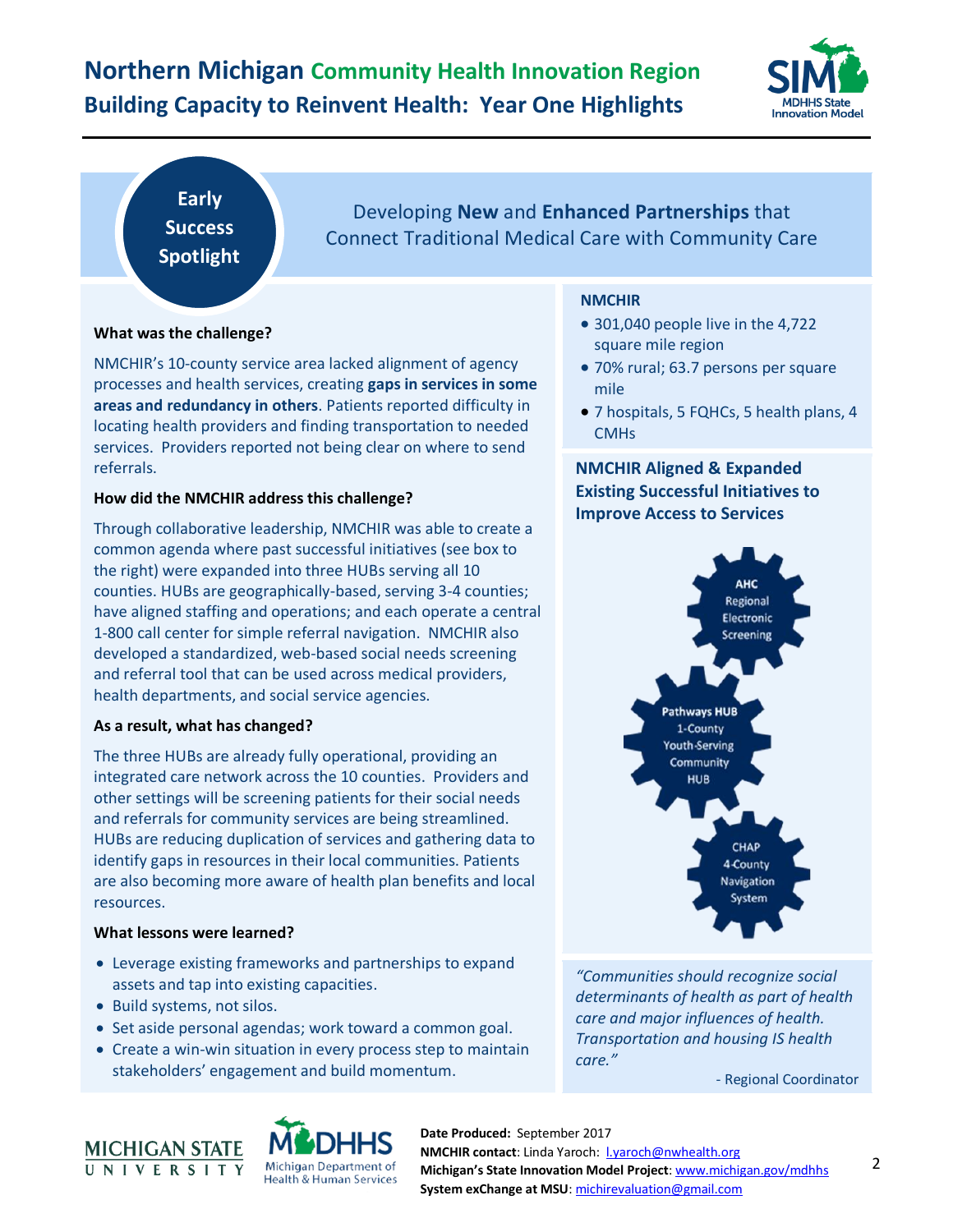# **Northern Michigan Community Health Innovation Region Building Capacity to Reinvent Health: Year One Highlights**



## **Early Success Spotlight**

## Implementing a **Multifaceted Initiative** to Support Appropriate Emergency Department Use

### **What was the challenge?**

Medicaid Warehouse data from 2015-16 and 2016 ED utilization data from McLaren and Munson health systems indicated that 51.4% of ED visits by Medicaid beneficiaries in the NMCHIR were preventable/ avoidable. This resulted in over 21,000 ED visits that could have been prevented. Locally, NMCHIR conducted interviews with 70 ED staff and 9 Care Managers across 7 hospitals. Results indicated that **patient education** was the most critical factor in reducing preventable ED visits. Additional research identified **five root-cause areas for preventable ED usage**: access to care, cost, convenience, patient characteristics and behavior, and knowledge about when to go to the ED.

### **How did the NMCHIR address this challenge?**

NMCHIR is developing the **Emergency Department Education Initiative**, which is a multifaceted approach to increase appropriate ED use at the individual, system, and community levels. Specifically, the initiative addresses policy, systems and environmental changes/supports to reduce inappropriate preventable/avoidable ED use.

### **As a result, what is changing?**

The HUB staff (nurses, social workers, community health workers and call center operators) will be addressing education at the individual level, as will care managers and partner agencies across the NMCHIR. In addition, the NMCHIR is working with health systems, ASCs, PCMHs, CMHs, Public Health, Senior Centers, and other appropriate Human Service organizations to assure a common message approach to communicating appropriate ED use. The NMCHIR is also supporting policy and providing education materials and signage to support local environments with the messaging. There will also be a community-wide education message as appropriate.

### **What lessons were learned?**

- Be flexible when collecting data and seek alternative perspectives.
- Understand that there are systemic reasons for going to the ED.
- Take a systems approach to messaging for ED use across all care providers.





**Date Produced:** September 2017 **NMCHIR contact:** Linda Yaroch: **Lyaroch@nwhealth.org Michigan's State Innovation Model Project**[: www.michigan.gov/mdhhs](http://www.michigan.gov/mdhhs) **System exChange at MSU**: [michirevaluation@gmail.com](mailto:michirevaluation@gmail.com)





*"[We received] really strong collaborative support from the Wexford PHO! We could not have analyzed the data with any confidence without their expertise and willingness to work so closely with us!"*

- Health Department Planner